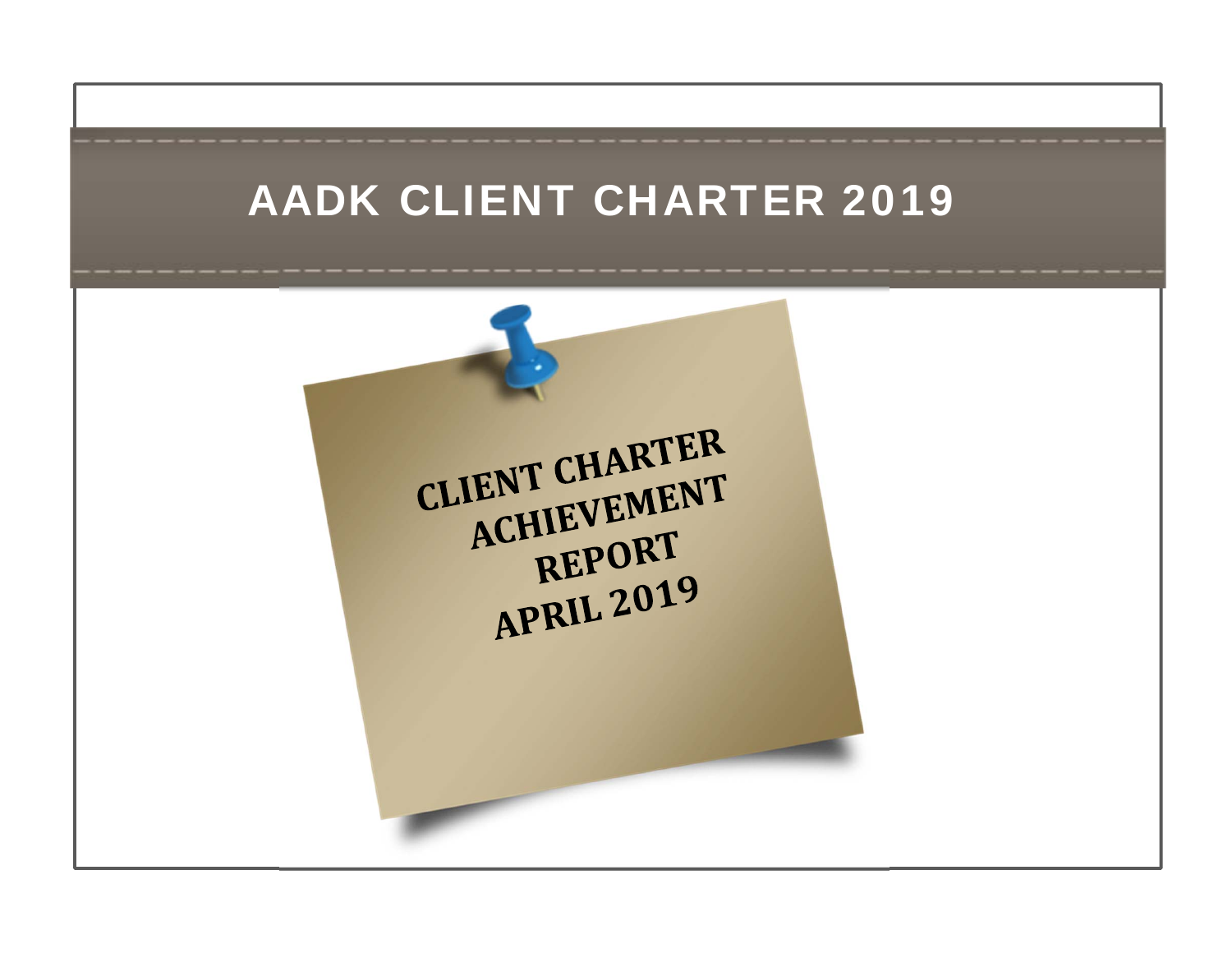| No. | <b>PROMISES MADE</b>                                                                                                                                                                         | <b>Within The Allocated Time /</b><br><b>Client's Charter Standard</b> |                                    | <b>Exceed The Allocated</b><br><b>Time / Client's Charter</b><br><b>Standard</b> |                             | <b>Total Of</b><br><b>Services</b> |
|-----|----------------------------------------------------------------------------------------------------------------------------------------------------------------------------------------------|------------------------------------------------------------------------|------------------------------------|----------------------------------------------------------------------------------|-----------------------------|------------------------------------|
|     |                                                                                                                                                                                              | <b>Total</b><br>(Number Of<br><b>Services)</b>                         | <b>Percentage</b><br>$\frac{9}{6}$ | <b>Total</b><br>(Number Of<br><b>Services)</b>                                   | Percentage<br>$\frac{9}{6}$ | <b>Offered</b>                     |
| 1.  | programs comprising<br>of<br>To<br>ensure<br>prevention education, public awareness<br>and volunteerism conducted at least<br>three (3) times in a month in the<br>respective 103 districts; | 1,372                                                                  | >100%                              |                                                                                  |                             |                                    |
| 2.  | To inform the admission of the CCRC<br>clients to their families in a period not<br>more than fourteen (14) days from the<br>date of the admission;                                          | 382                                                                    | 100%                               | <sup>0</sup>                                                                     | $0\%$                       | 382                                |
| 3.  | To give short term skills training to the<br>CCRC clients at least once before<br>released                                                                                                   | 215                                                                    | 98.62%                             | 3                                                                                | 1.38%                       | 218                                |
| 4.  | To provide treatment and rehabilitation<br>services in accordance with client needs<br>at least one (1) program a month to<br>compliant client.                                              | 124,577                                                                | 70%                                | 53,409                                                                           | 30%                         | 177,986                            |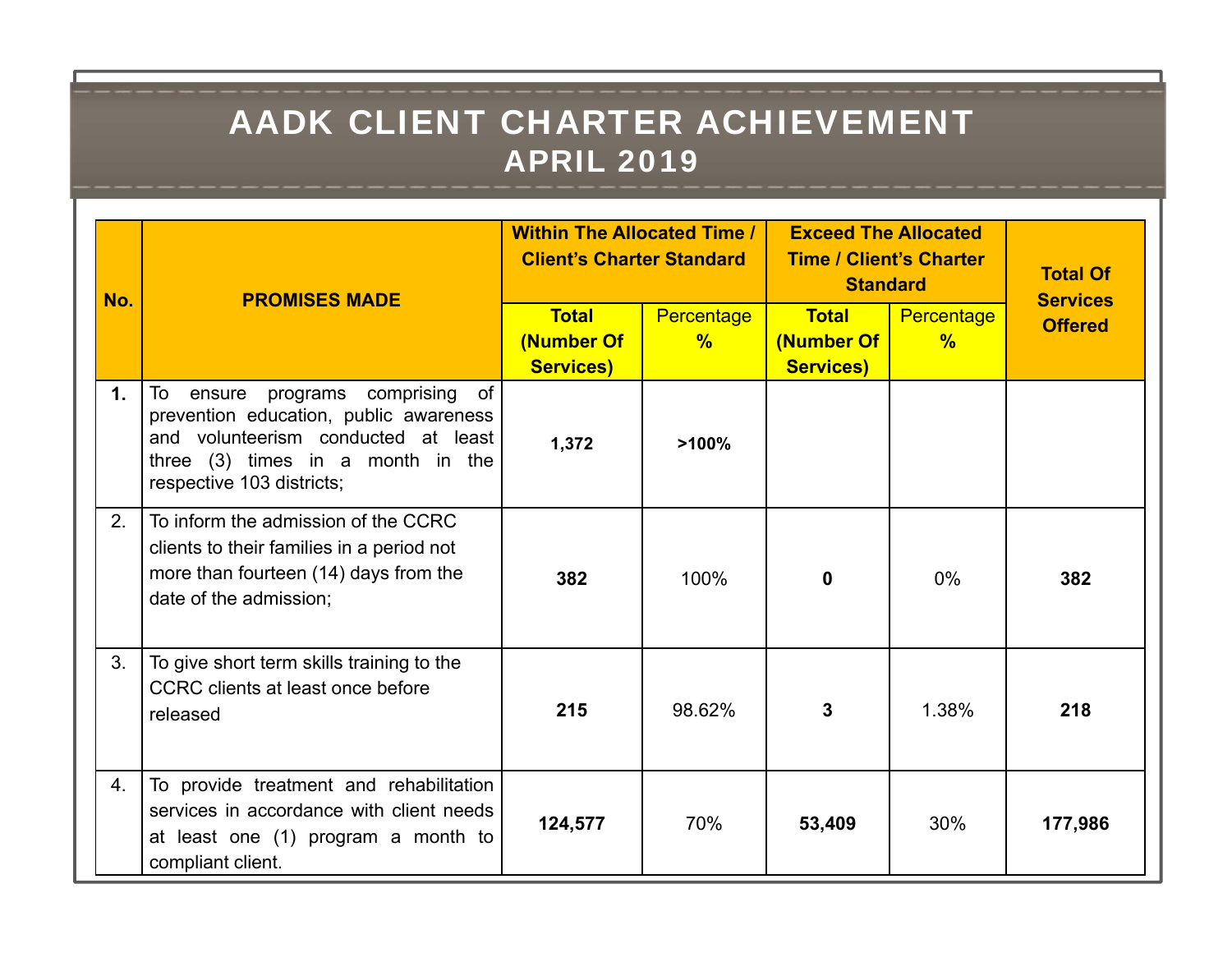| No. | <b>PROMISES MADE</b>                                                                                                                                                                               | <b>Within The Allocated</b><br><b>Time / Client's Charter</b><br><b>Standard</b> |                   | <b>Exceed The Allocated</b><br><b>Time / Client's Charter</b><br><b>Standard</b> |               | <b>Total Of</b><br><b>Services</b> |
|-----|----------------------------------------------------------------------------------------------------------------------------------------------------------------------------------------------------|----------------------------------------------------------------------------------|-------------------|----------------------------------------------------------------------------------|---------------|------------------------------------|
|     |                                                                                                                                                                                                    | Total                                                                            | <b>Percentage</b> | <b>Total</b>                                                                     | Percentage    | <b>Offered</b>                     |
|     |                                                                                                                                                                                                    | (Number Of<br><b>Services)</b>                                                   | $\frac{9}{6}$     | (Number Of<br><b>Services)</b>                                                   | $\frac{0}{6}$ |                                    |
| 5.  | Provide feedbacks of complaints regarding drug<br>addictions to the complainant within three (3)<br>working days from the date the complaint was<br>received;                                      | 897                                                                              | 100               |                                                                                  |               | 897                                |
| 6.  | Provide the result of the application of People<br>Under Surveillance to leave the residential area<br>permanently within fourteen (14) working days<br>from the date the application was received | 130                                                                              | 100               |                                                                                  |               | 130                                |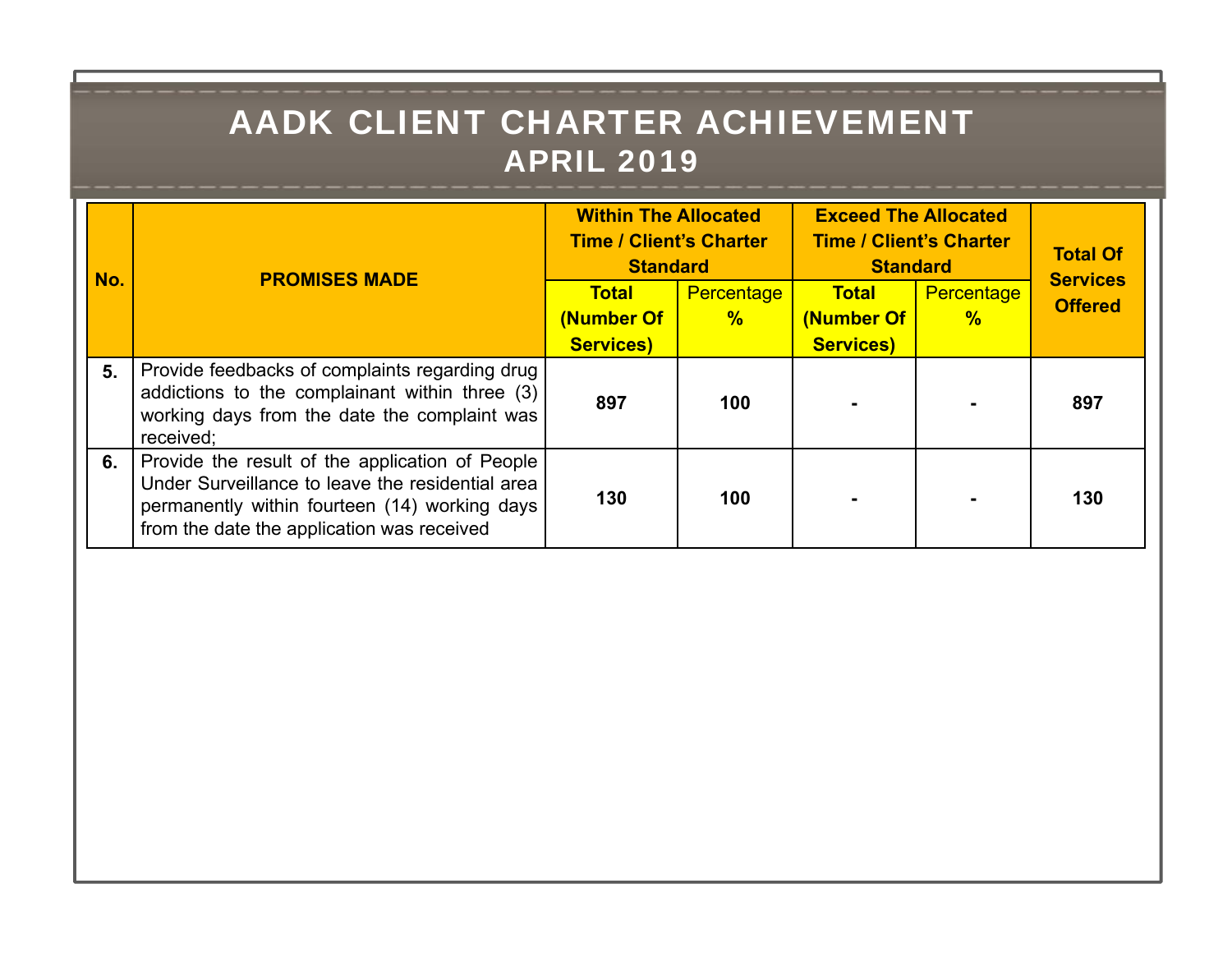| No.              | <b>PROMISES MADE</b>                                                                                                                                                                                                      | <b>Within The Allocated Time</b><br>/ Client's Charter Standard |                                    | <b>Exceed The Allocated</b><br><b>Time / Client's Charter</b><br><b>Standard</b> |                                    | <b>Total Of</b>                   |
|------------------|---------------------------------------------------------------------------------------------------------------------------------------------------------------------------------------------------------------------------|-----------------------------------------------------------------|------------------------------------|----------------------------------------------------------------------------------|------------------------------------|-----------------------------------|
|                  |                                                                                                                                                                                                                           | <b>Total</b><br>(Number Of<br><b>Services)</b>                  | <b>Percentage</b><br>$\frac{9}{6}$ | <b>Total</b><br>(Number Of<br><b>Services)</b>                                   | <b>Percentage</b><br>$\frac{9}{6}$ | <b>Services</b><br><b>Offered</b> |
| $\overline{7}$ . | To provide brief and talking points for the<br>purpose of international affairs within three<br>(3) working days from the date of<br>application.                                                                         | $\mathbf 2$                                                     | 100%                               |                                                                                  |                                    |                                   |
| 8.               | To disseminate information and distribute<br>invitation letters regarding meetings or<br>international programmes to third parties<br>within five (5) working days after the<br>information or letter is received.        |                                                                 |                                    |                                                                                  |                                    |                                   |
| 9.               | To distribute summary reports as well as<br>issued<br>by regional and<br>documents<br>international bodies to NADA officers and<br>other agencies within two (2) weeks after<br>receipt of documents for further actions. |                                                                 |                                    |                                                                                  |                                    |                                   |